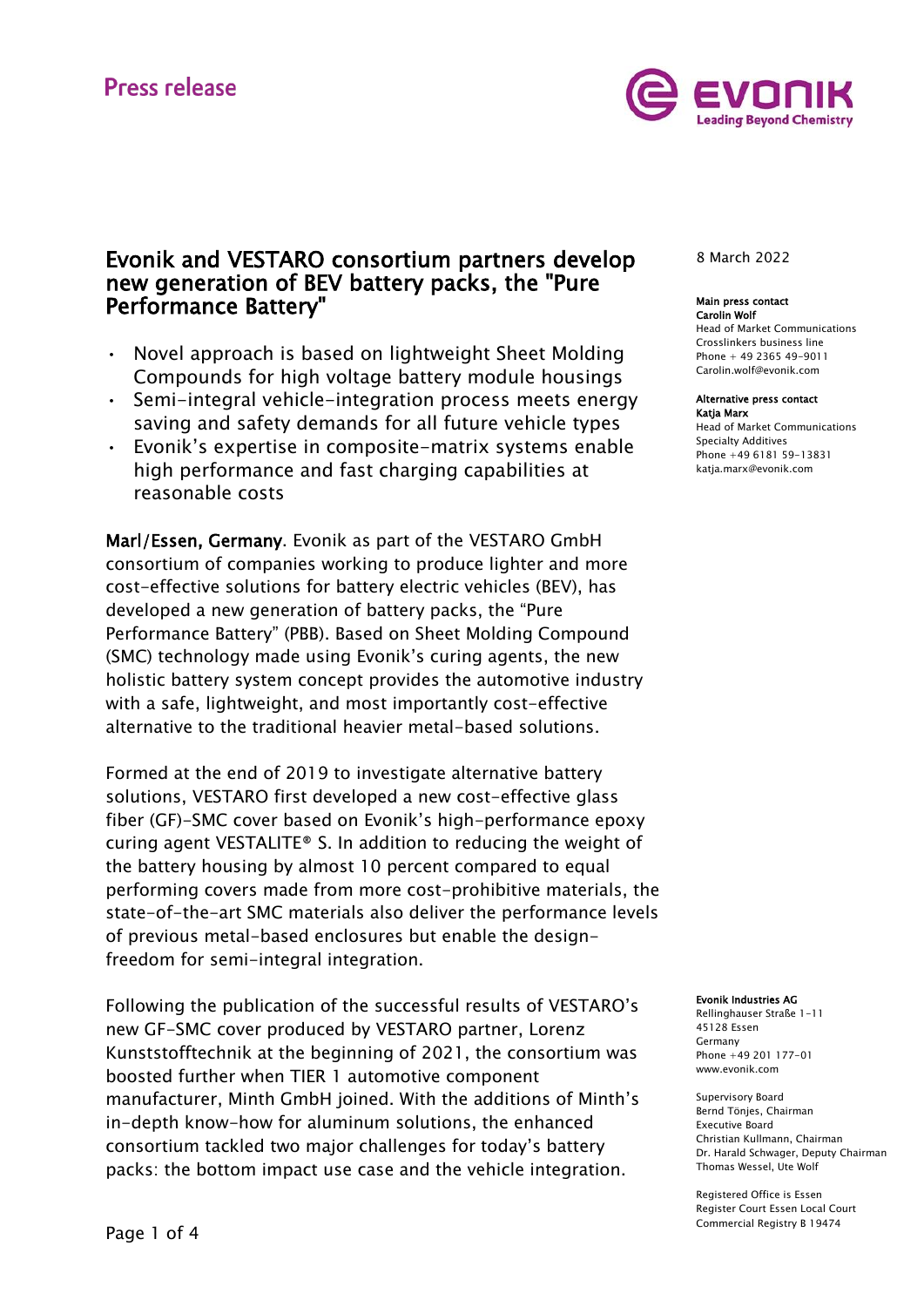# **Press release**



To meet these stringent OEM requirements in terms of side pole, and bottom impact without any leakage or failure, the consortium came up with a novel approach that fully utilized the design freedom of the versatile SMC material. The old bottom structure was replaced with an aluminum sandwich plate developed by Minth GmbH, which increases the performance in terms of the bottom impact, but also plays a key role in the semi-integral vehicle concept. With this concept the consortium was able to remove the additional side deformation elements and use the freed space for more battery cells instead.

Additionally, due to the improved bottom impact performance of the sandwich floor, the space required for the module mounting could be reduced. The creation of these extra spaces for battery cells has led to an overall capacity increase of 10kWh, from 65 to 75 kWh, with nearly the same outer dimensions of the battery pack compared to the Group's previous generation.

"Our new battery pack is designed for performance and it's the exceptional properties of our VESTALITE® curing agents that give the unique Epoxy-SMC-cover its outstanding performance and safety potential in terms of fire-resistance and crash behavior," said Sebastian de Nardo, Marketing Director for Adhesives and Composites at Evonik. "We've successfully overcome all concerns regarding the EMI-shielding performance of the GF-composites using Evonik's broad material toolbox and expertise and we can tailor the PBB's performance to meet each customer's individual requirements."

Designed and validated using Forward Engineering's unique BEVfloor structure development tool, the new "Pure Performance Battery" is around 2.1 meters long and 1.58 meters wide with maximum heights between 0.15 – 0.22 meters (Penthousearchitecture) and is suitable for a variety of vehicle architectures. In terms of weight, the new GF-SMC cover-based PPB competes with today's high-end solutions but delivers a significant increase in performance.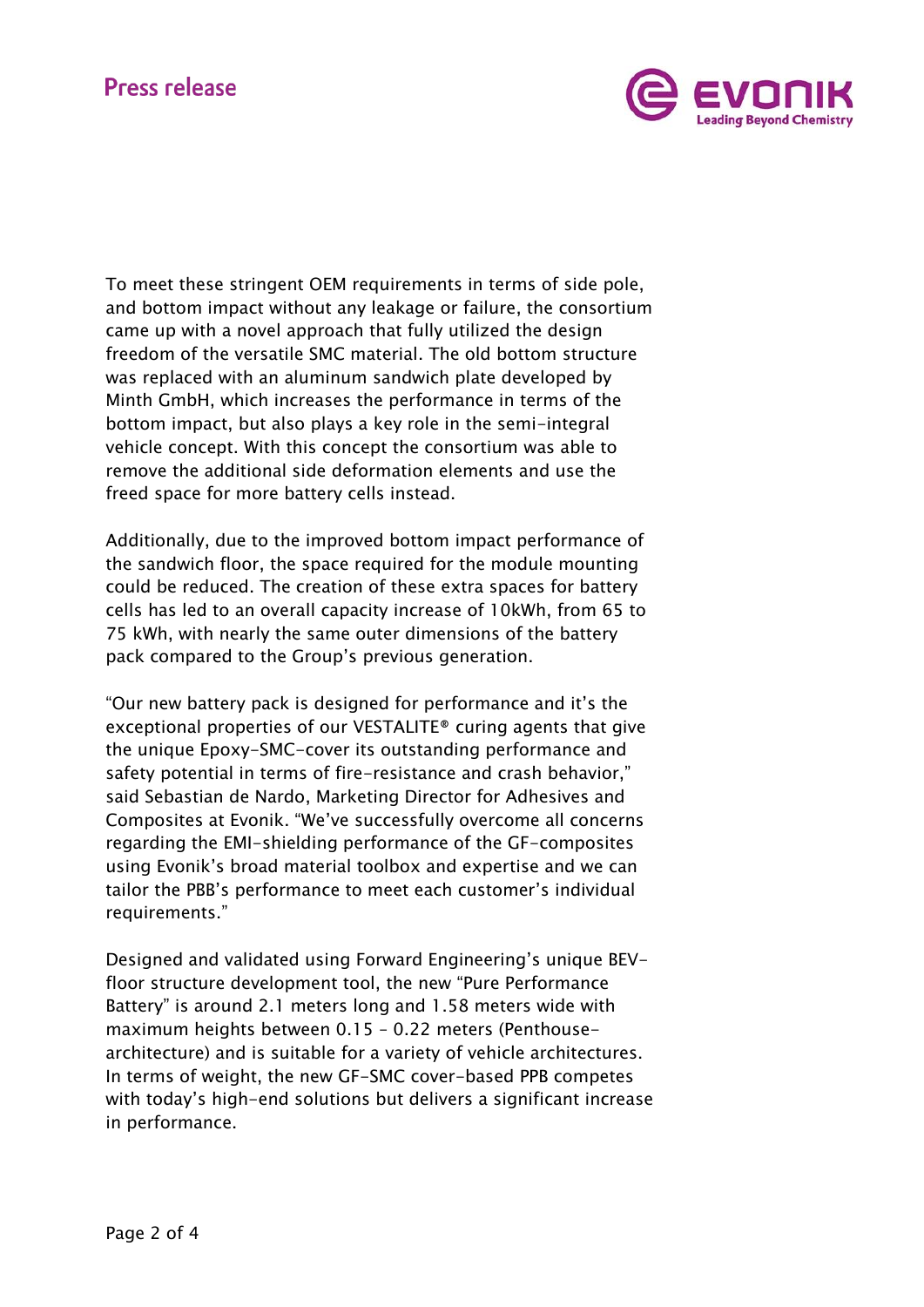# **Press release**



Additionally, the battery's semi-integral modular series design enables flexible adjustment of the number of modules, and the production of complex geometries in a one step process enables tailored battery performance levels to suit all regional requirements. The supercell concept is based on LION Smart's LIGHT Battery which enables a calculated fast charging result of around 13 minutes with charging power constantly above 200 kW (10 % - 80 % SOC). The system is currently being developed with the aim of achieving charging times of less than 10 minutes.

Improving the sustainability of vehicle components is also an important topic for the automotive industry, so the new cover has been designed to be easily demounted to provide quick access to battery-modules and peripheral equipment. Additionally, the cover itself can be recycled via LORENZ Kunststofftechnik's unique recycling process and used again for new composite parts.

The VESTARO joint venture's development partners Evonik & Forward Engineering GmbH, together with Lorenz Kunststofftechnik GmbH, LION Smart GmbH and Minth GmbH fully understand the complex dynamics of the industry and have the shared automotive engineering and materials expertise to deliver final battery-packs today to interested customers. Additional "mix-and-match" services to cater for other potential customer requests are also possible through the VESTARO consortium partners.

For more detailed information about the GF-SMC cover and new PBB high-performance battery concept please visit <https://crosslinkers.evonik.com/en/products/vestalite>

# About Evonik

Evonik is one of the world leaders in specialty chemicals. The company is active in more than 100 countries around the world and generated sales of  $\epsilon$ 15 billion and an operating profit (adjusted EBITDA) of €2.38 billion in 2021. Evonik goes far beyond chemistry to create innovative, profitable and sustainable solutions for customers. About 33,000 employees work together for a common purpose: We want to improve life, today and tomorrow.

# About Evonik Crosslinkers

The Crosslinkers Business Line offers a broad range of products and competences for coatings and adhesives, as well as for high-performance elastomers and composites. Besides products based on isophorone chemistry the portfolio contains a full toolbox of amine curing agents for ambient and heat